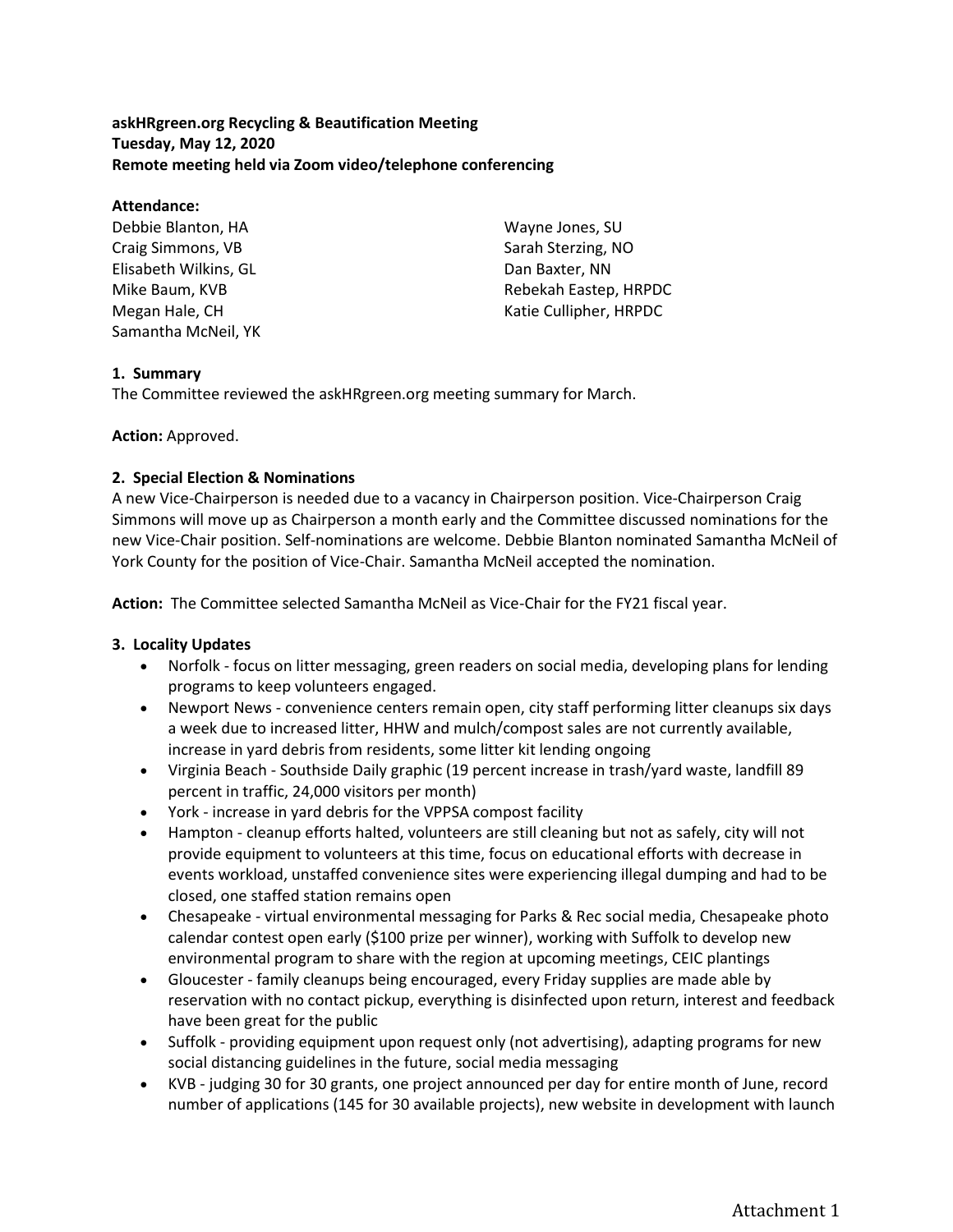planned for June, cleanup kit contest planned for later this year, ordering new pocket ashtrays, stickers available upon request, monthly affiliate meetings planned for third Thursday at 10 am

#### **askHRgreen.org Outreach Events**

The current listing of events is as follows.

| 6/6           | Arlo's Shed Radio Promotion                              | Chesapeake     |
|---------------|----------------------------------------------------------|----------------|
| 6/13          | RiverFest*                                               | Chesapeake     |
| $9/17 - 9/20$ | Isle of Wight County Fair                                | Windsor        |
| 10/3          | Virginia Beach Master Gardeners Fall Gardening Festival* | Virginia Beach |
| 10/8-10/11    | Suffolk Peanut Festival                                  | Suffolk        |
| 10/10         | Lynnhaven River Now Fall Festival*                       | Virginia Beach |
| 10/16-10/18   | Poquoson Seafood Festival                                | Poquoson       |
| 11/10         | Sensible Seafood Fest - Rescheduled                      | Virginia Beach |
| TBD           | SEVA CAI Community Association Day                       | Virginia Beach |
|               |                                                          |                |

- RiverFest cancelled for 2020, rescheduling for 2021
- September 12 reserve trailer for York County
- New trailer host will be needed (regional water utilities typically host the trailer)
- Busy fall anticipated as events from spring are rescheduled.

**Action:** Reserve trailer early as events get rescheduled.

#### **Great American Cleanup 2020**

All events cancelled due to COVID-19 closures. The Committee discussed how to move forward with future regional cleanup events.

- KAB hosting virtual Great American Cleanup
- KVB recommended selecting new dates to celebrate being "out" after stay home order while still maintaining social distancing guidelines.
- International Coastal Cleanup may be good time to reschedule (September-October)
	- $\circ$  The Committee would still like to select two days to focus regionally as a kick off
	- $\circ$  HRPDC staff will send out a Doodle poll for weeks in International Coastal Cleanup to find out what dates works best for everyone.
	- o Check guidelines from KAB for extensions to reporting deadlines
- Alternate option could be for Veterans Day themed cleanup with tie in with America Recycles Day. Patriotic inspired theme.
- KAB is thinking virtual for America Recycles Day as well (messaging, pledges, etc.)

**Action:** The Committee was supportive of rescheduling the Great American Cleanup for fall 2020. HRPDC staff will send out a Doodle poll to see what weekends work best.

## **FY21 Priorities**

The Committee discussed regional priorities and resource allocation for FY21.

• Regional approach to recycling messaging.